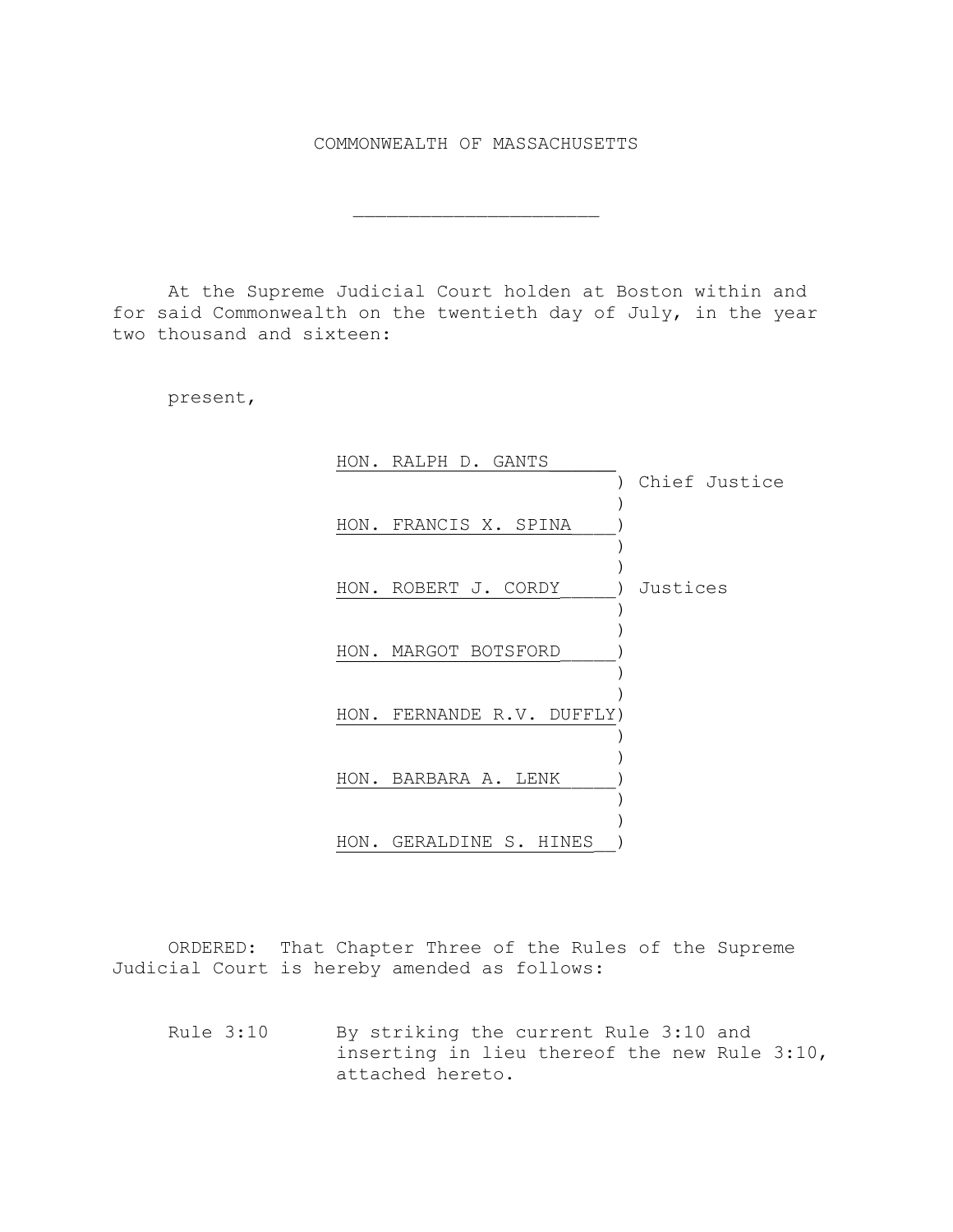The amendment accomplished by this order shall take effect on November 1, 2016.

ORDERED:

| Chief Justice |          |
|---------------|----------|
|               | Justices |
|               |          |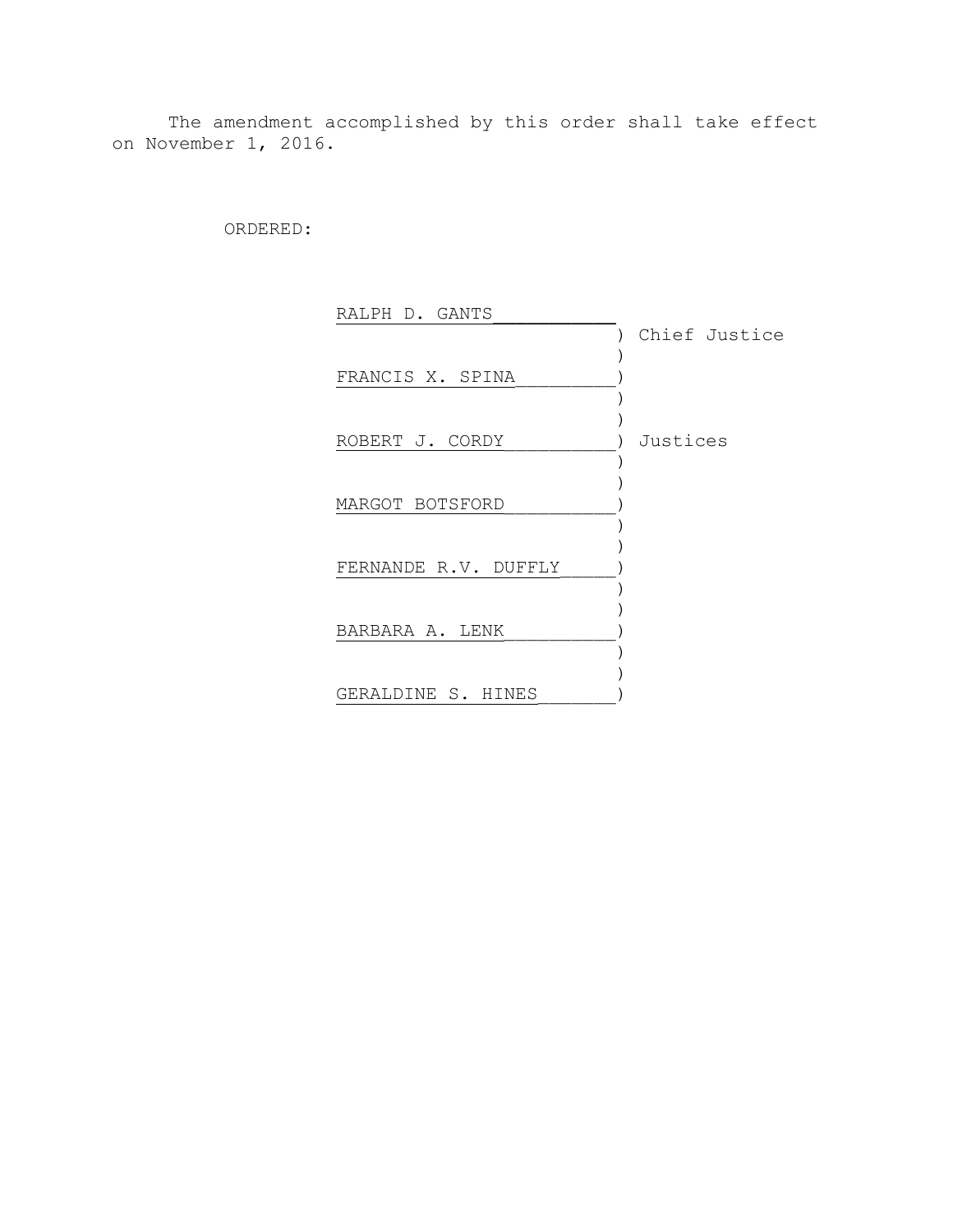# Rule 3:10. Assignment of Counsel

Section 1. Definitions. The following definitions apply in this rule:

(a) **Available funds** -- A **party's liquid assets** and **disposable net monthly income** calculated after providing for the **party**'s bail obligations. A **party's available funds** shall include the **liquid assets** and **disposable net monthly income** of the **party's** spouse (or person in substantially the same relationship), provided that person lives in the same residence as the **party** and contributes substantially towards the household's **basic living costs**, unless that person has an adverse interest in the proceeding (e.g. is the victim, complainant, or petitioning **party**, is a prospective prosecution witness, or, in a civil matter, is a **party** ) or unless the inclusion of the income of the **party's** spouse would be contrary to the interests of justice.

(b) **Basic living costs** -- The average monthly amount spent for reasonable payments toward living costs, such as shelter, food, utilities, health care, transportation, clothing, education, child care, alimony and child support payments, and payments and interest on loans for such living costs.

(c) **Child welfare proceeding** -- Where the party is a juvenile, a care and protection proceeding, termination of parental rights proceeding, child requiring assistance proceeding, adoption, guardianship of a minor, or permanency hearing. Where the party is a young adult, a permanency hearing.

(d) **Contribution fee** -- A fee imposed by a judge pursuant to Section 10 on a **party** who has been determined to be **indigent but able to contribute**. The **contribution fee** shall not include the **indigent counsel fee**, but shall be an amount above and beyond the indigent counsel fee that the **party** is able to pay without substantial financial hardship for the cost of any attorney appointed to represent the **party.**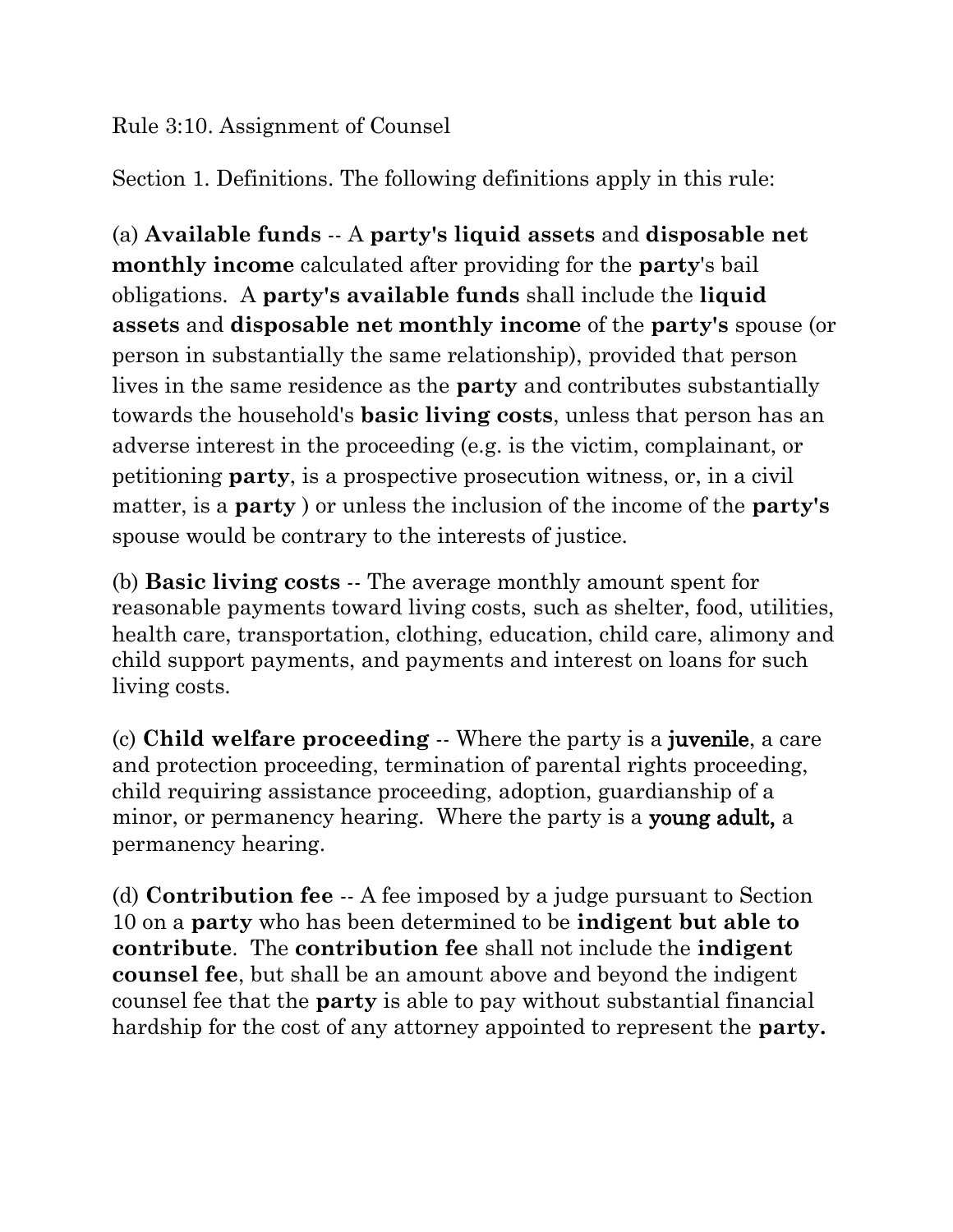(e) **Disposable net monthly income** -- The **income** remaining each month after deducting income taxes, social security and Medicare taxes, ordinary retirement contributions, union dues, and **basic living costs**.

(f) **Income** -- Salary, wages, interest, dividends, rental income, and other earnings and regular cash payments, such as amounts received from pensions, annuities, social security, alimony, and child support. Irregular or infrequent income (e.g., earnings from day labor, seasonal, or on-call work) that a **party** can reasonably be expected to receive shall count as **income** under this rule. Irregular or infrequent **income** that cannot reasonably be anticipated to continue shall not count as **income**.

(g) **Indigency verification process** -- The attempt by **probation** to verify a claim of indigency, in accordance with G. L. c. 211D, § 2A(c), by a **party** or, where appropriate, a parent or guardian, by accessing wage, tax, and asset information in the possession of the Department of Revenue, information regarding benefits received from the Department of Transitional Assistance, and any information relevant to the determination of indigency in the possession of the Registry of Motor Vehicles.

## (h) **Indigent** -- A **party** who is:

 (i) receiving one of the following types of public assistance: Transitional Aid to Families with Dependent Children (TAFDC), Emergency Aid to Elderly, Disabled and Children (EAEDC), need-based veterans' benefits, Supplemental Nutrition Assistance Program (SNAP) benefits, Refugee Cash Assistance, or SSI State Supplemental Program;

 (ii) receiving an annual **income**, after taxes, of one hundred twentyfive percent or less of the current poverty guidelines referred to in G. L. c. 261, § 27A(b);

 (iii) (1) residing in a tuberculosis treatment center, a mental health facility or a facility for individuals with intellectual or developmental disabilities, including the Bridgewater State Hospital and Massachusetts Treatment Center; or (2) the subject of a proceeding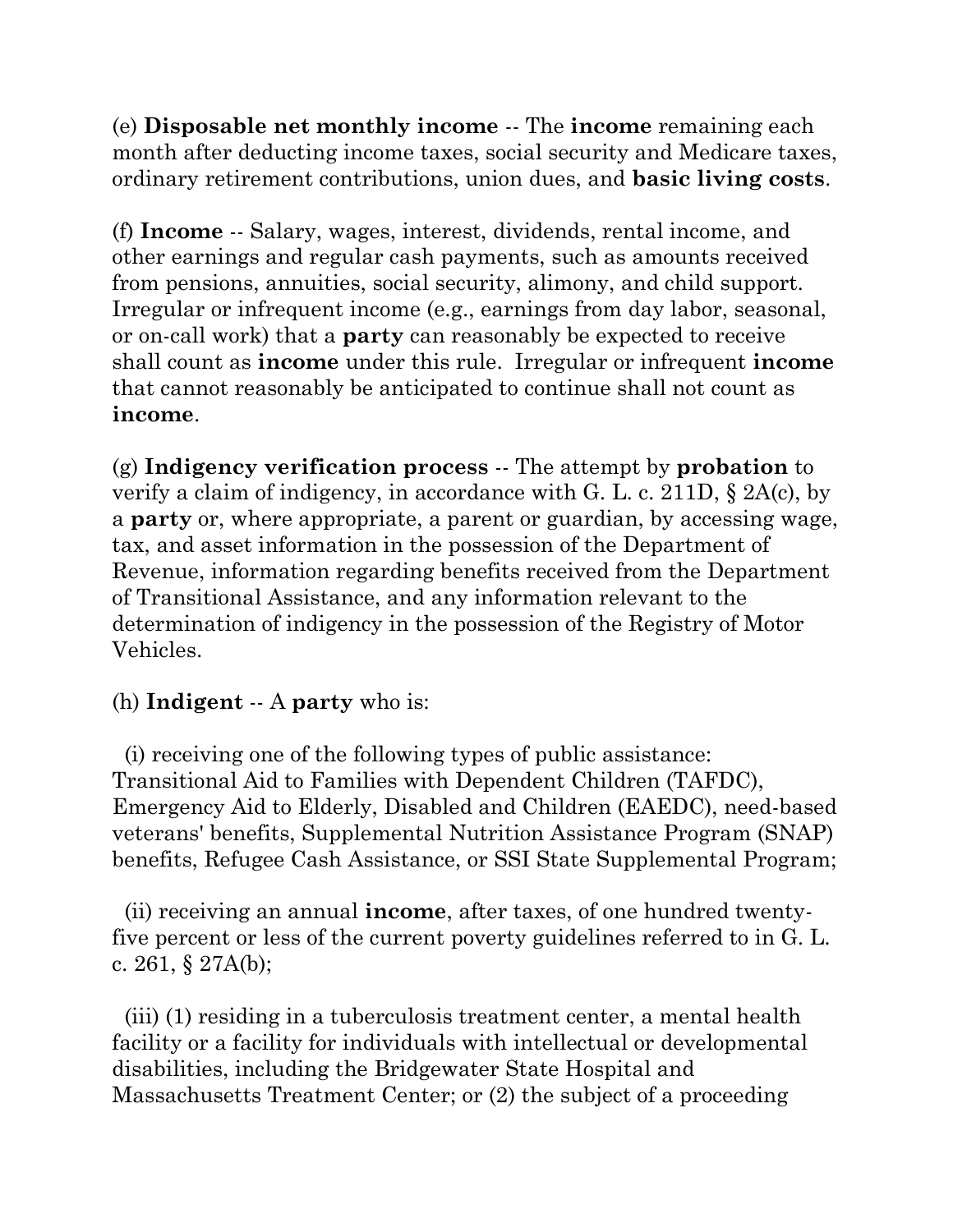regarding admission or commitment to such a center or facility, a proceeding to make a substituted judgment determination concerning treatment, a proceeding under G. L. c. 190B,  $\S 5\text{-}309(g)$  to admit to a nursing facility defined in G. L. c. 190B, § 5-101(15), or a civil commitment proceeding under G. L. c. 123, § 35; provided, however, that when the judge has reason to believe that the **party** is not **indigent**, a determination of indigency shall be made in accordance with Section 5 and other applicable provisions of this rule; or

 (iv) a **juvenile**, a child who is in the care or custody of the Department of Children and Families, or a **young adult** provided, however, that when a judge has reason to believe that the **juvenile** or **young adult** is not **indigent**, a determination of indigency shall be made in accordance with Section 5 and other applicable provisions of this rule.

### (i) **Indigent but able to contribute** -- A **party** who:

 (i) has an annual **income**, after taxes, of more than one hundred twenty five percent and less than two hundred fifty percent of the current poverty guidelines referred to in G. L. c. 261, § 27A(b), or

 (ii) (1) is charged with a felony solely within the jurisdiction of the Superior Court or is the parent, guardian, or custodian of a juvenile or young adult who is the subject of a **child welfare proceeding**, subject to the exception in Section 6A for a parent or guardian who has had custody of the **juvenile** removed by a court of competent jurisdiction, or who has an interest adverse to the **juvenile or young adult,** and (2) has an annual **income**, after taxes, of more than two hundred fifty percent of the current poverty guidelines referred to in G. L. c. 261, § 27A(b); and (3) whose **available funds** are insufficient to pay the anticipated cost of counsel for this representation, but are sufficient to pay part of that cost. The anticipated cost of counsel shall be the cost of retaining private counsel for, as applicable, the defense of a felony charge within the jurisdiction of the Superior Court, or a **child welfare proceeding**, as estimated and published from time to time by the Committee for Public Counsel Services; or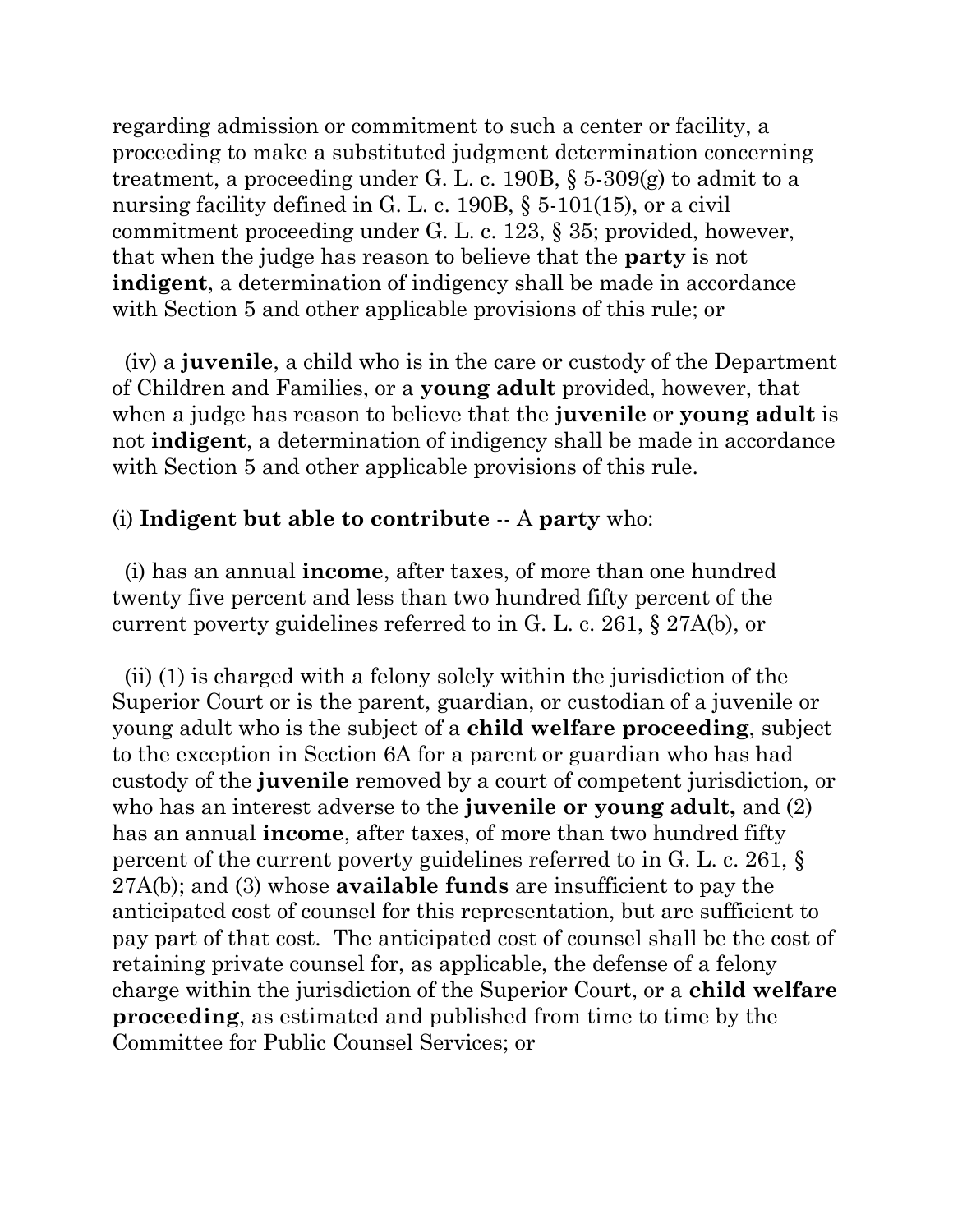(iii) is over the age of eighteen and is claimed as a dependent for tax purposes by a parent or guardian who is not **indigent**.

(j) **Indigent counsel fee** -- A fee assessed on a person provided counsel pursuant to G. L. c. 211D,  $\S$  2A(f).

(k) **Intake report** -- The report provided to the judge by **probation** regarding the **party**'s or, where appropriate, the **party**'s parents' or guardians', responses to biographical and financial questions asked by **probation**.

(l) **Juvenile** -- A child under the age of 18 who is the subject of a **child welfare proceeding** or a delinquency or youthful offender proceeding.

(m) **Juvenile legal fee** -- The fee assessed on a parent or guardian to pay for the cost of any attorney appointed to represent a **party** under the age of 18. The fee shall not exceed the fee set forth in G.L. c. 119, § 29A or G.L. c. 119, § 39F.

(n) **Liquid assets** -- Cash, savings accounts, bank accounts, stocks, bonds, certificates of deposit, equity in real estate, and equity in a motor vehicle or other tangible property, provided that any equity in real or personal property is reasonably convertible to cash. Any motor vehicle necessary to maintain employment, including travel to and from the **party**'s employment, shall not be considered a **liquid asset**. Expenses associated with the liquidation of assets, including penalties for early withdrawal and tax burdens, shall not be included as **available funds.** 

(o) **Party** -- Any person who may be entitled to the appointment of counsel in relation to any court proceeding on the basis of indigency under the law of the Commonwealth.

(p) **Probation** -- The Office of the Commissioner of Probation or any member of its staff.

(q) **Young adult** -- A person between the ages of 18 and 22 who is the subject of a **child welfare proceeding**.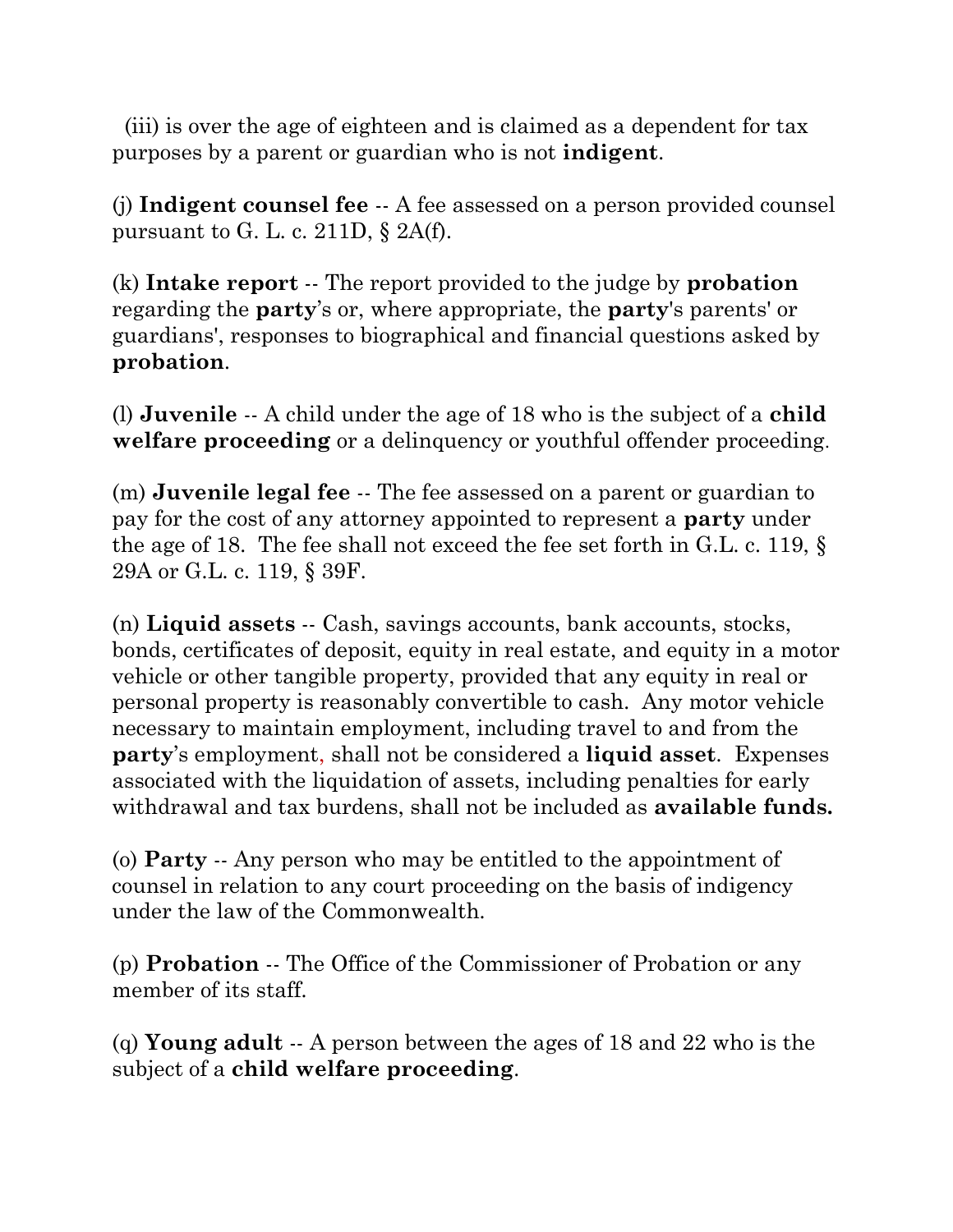Section 2. Advice as to Right to Counsel.

If any **party** to a proceeding appears in court without counsel where the **party** has a right to be represented by counsel under the law of the Commonwealth, the judge shall advise the **party** or, if the **party** is a **juvenile**, the **party** and a parent or legal guardian, where appropriate, that: (a) the **party** may be entitled to the appointment of counsel at public expense; and (b) the Committee for Public Counsel Services will provide counsel to the **party** at no cost or at a reduced cost if the court finds that the **party** wants but cannot afford counsel.

Section 3. Waiver of Counsel.

If the **party** elects to proceed without counsel, the **party** shall sign a written waiver and the judge shall certify in writing that the **party** executed the waiver in the judge's presence after the judge informed the **party** of the right of counsel. If the **party** elects to proceed without counsel but refuses to sign the written waiver, the judge shall so certify in writing.

Before allowing a waiver of counsel, the judge, after conducting a colloquy with the **party**, shall make written findings that the **party** is competent to waive counsel and that the **party** has knowingly and voluntarily elected to proceed without counsel.

Section 4. Standby Counsel.

Notwithstanding a **party**'s waiver of counsel, where the interests of justice so require, the judge may assign standby counsel to assist the **party** in the course of the proceedings regardless of whether the **party** is **indigent**.

Section 5. Determination of Indigency Status.

(a) If the **party** requests appointment of counsel, or if counsel is appointed under Section 6 or 6A of this rule, or if the judge for any reason finds that the **party** has not knowingly and voluntarily elected to proceed without counsel, **probation** shall provide the judge with an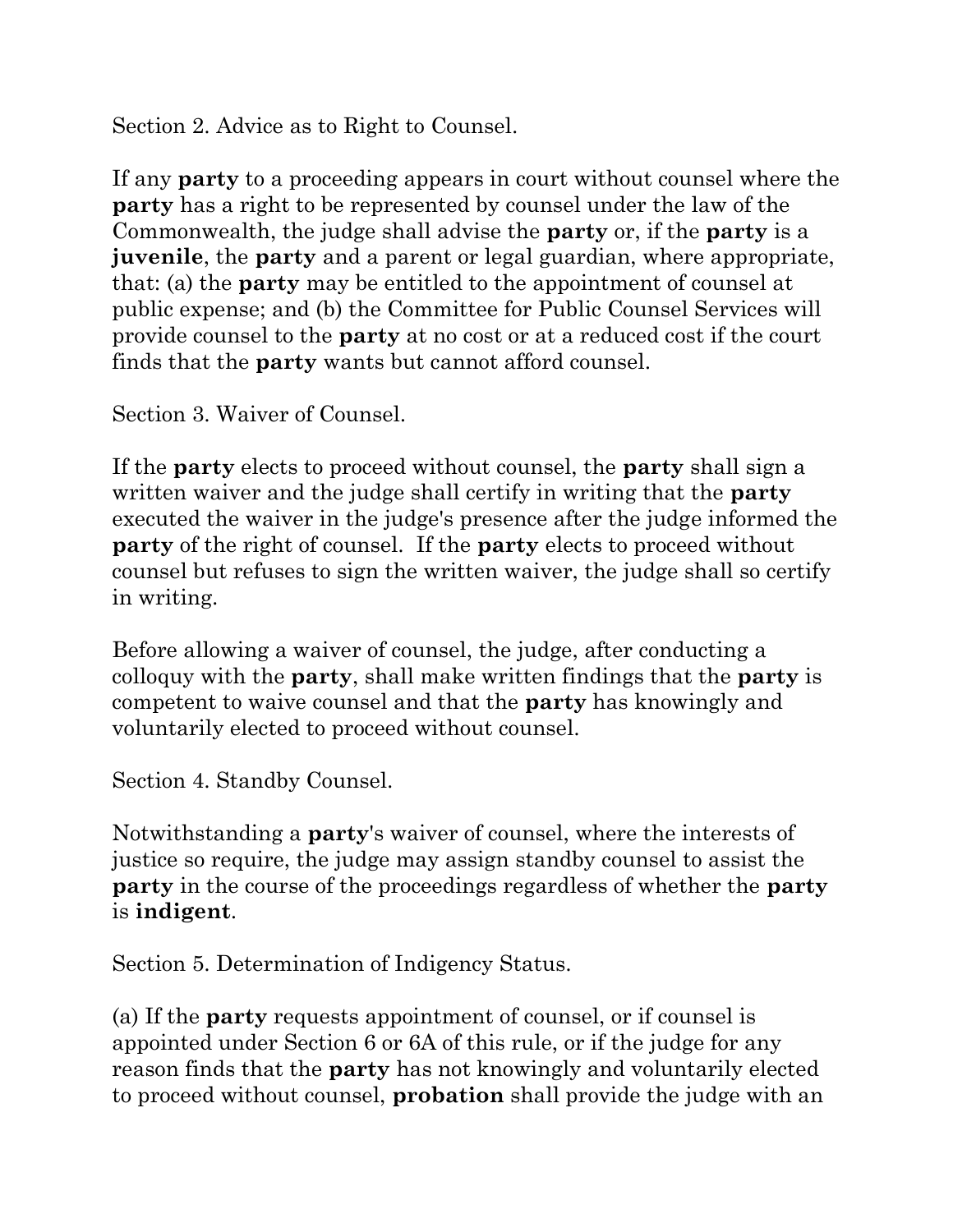**intake report**. **Probation** shall attempt to verify the self-reported information on the **intake report** through the **indigency verification process**.

(b) Unless the party is a **juvenile**, or is a person over eighteen who is claimed as a dependent for tax purposes, **probation** shall make a recommendation as to the indigency of the **party. Where** the party is a juvenile, probation shall make a recommendation as to the indigency of the parents or guardian in accordance with Sections 1, 6 and 6A of this rule and G.L. c. 119, § § 29A and 39F. Where a person over eighteen is claimed as a dependent for tax purposes, probation shall make a recommendation as to the indigency of the parents or guardian.

(c) After reviewing the **intake report** and recommendation and questioning the **party**, as appropriate, the judge shall make a determination that:

- (i) the **party** is **indigent**,
- (ii) the **party** is **indigent but able to contribute**, or
- (iii) the **party** is not **indigent**.

The clerk shall enter the judge's determination on the court docket.

(d) In order to determine a **party**'s current financial status, the judge shall evaluate (1) the **party's income** in the current calendar quarter (i.e., January-March, April-June, July-September, October-December), and (2) the **party's income** in the three preceding calendar quarters.

(e) Any **party** seeking appointment of counsel shall bear the burden of proving indigency by a preponderance of the evidence.

(f) Even where a **party** meets or fails to meet the definitions of "**indigent**" or "**indigent but able to contribute**," the judge retains the discretion to determine that the interests of justice require a different determination based on the **party's available funds** in relation to the **party's basic living costs**, or special circumstances, or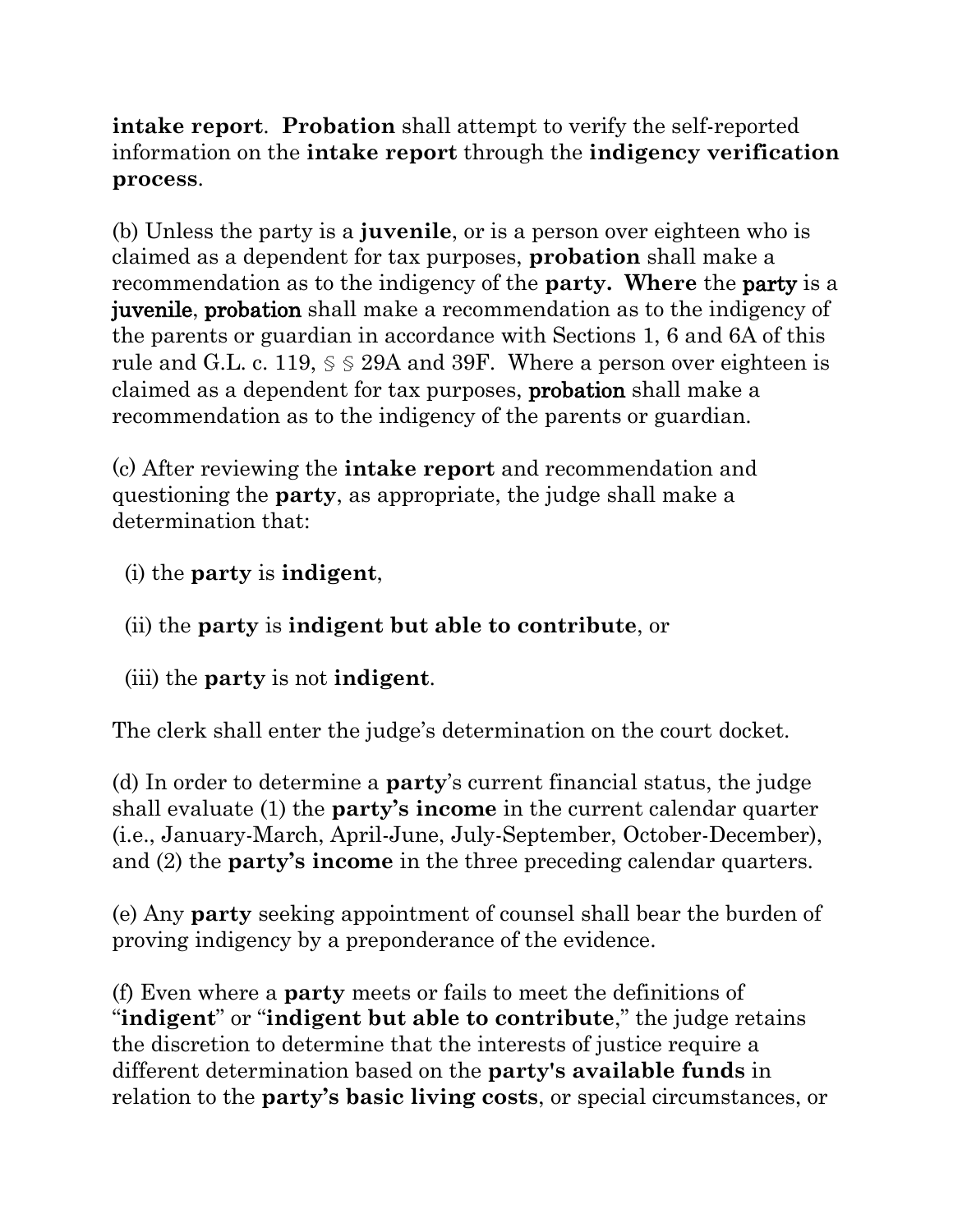both. A judge may consider, for example, receipt of Medicaid benefits as one factor in assessing whether the interests of justice would require a different determination. Where a judge exercises this discretion, the judge shall set forth on the record the reason for doing so.

Section 6. Assignment of Counsel/Notice of Assignment.

If under Section 5 the judge finds that a **party** is **indigent** or **indigent but able to contribute**, the judge shall assign the Committee for Public Counsel Services to provide representation for the **party**, unless exceptional circumstances, supported by written findings, necessitate a different procedure that is consistent with G. L. c. 211D and the rules of the Supreme Judicial Court. The clerk or register shall promptly notify the **party** of the assignment of counsel.

If a judge has determined that a **party** is not **indigent**, and the **party**  after a reasonable time has not waived counsel, procured counsel, or petitioned for the appointment of counsel on the ground that, despite reasonable efforts, the **party** has been unable to afford the cost of counsel, the case may be ordered to proceed without appointed counsel. In proceedings where there is an entitlement to the appointment of counsel pursuant to General Laws, chapter 111, §§ 94C and 94G, chapter 123, chapter 123A, and chapter 190B, the judge shall appoint counsel immediately upon the filing of a petition and entry of any requisite findings. If, before the hearing, the judge determines that the **party** is not **indigent**, assigned counsel may be dismissed, and the **party** shall be advised to retain private counsel without delay; provided, however, that the judge shall authorize the continued services of appointed counsel at public expense where the interests of justice so require. The interests of justice may require such appointment if, for example, the **party** is incompetent to obtain counsel, unable to access funds, or unable to retain counsel. If, after the hearing has commenced, the judge determines that the **party** is not **indigent**, appointed counsel shall continue to represent the **party** and the judge may order the **party** to reimburse the Commonwealth for the cost of counsel.

Section 6A. Assignment of Counsel for **Juveniles**.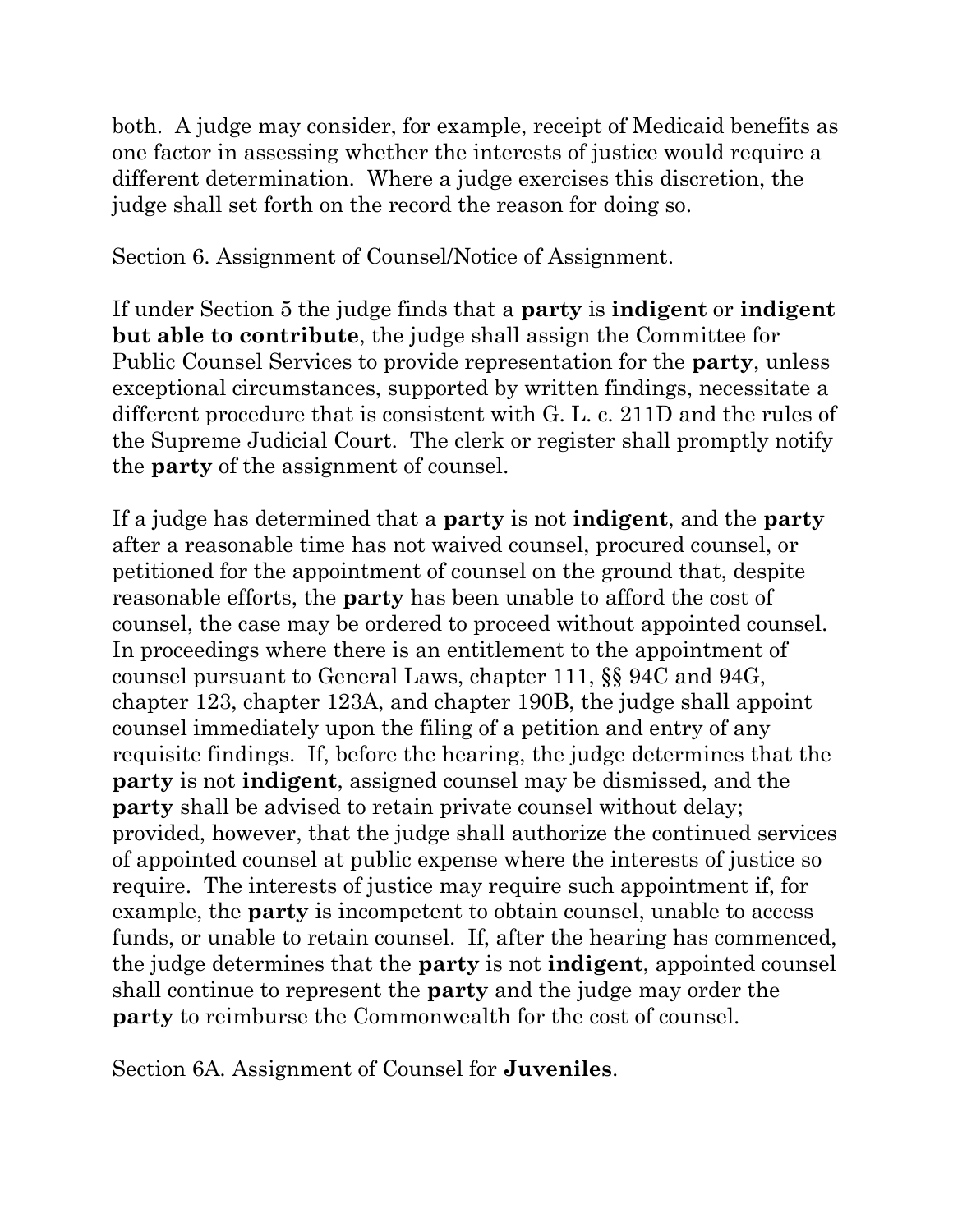All **juveniles**, regardless of the financial status of their parents or guardians, shall be entitled to the appointment of counsel. Unless the **juvenile** is represented by retained private counsel, the judge shall assign the Committee for Public Counsel Services to represent the **juvenile** in accordance with Section 6. If the **juvenile** is provided with appointed counsel and the judge determines that the **juvenile**'s parent or legal guardian is not **indigent**, the judge shall assess the **juvenile legal fee** against the parent or guardian as payment toward the cost of counsel supplied by the Committee for Public Counsel Services. If the parent or guardian is determined to be **indigent but able to contribute**, the court shall order the parent or guardian to pay a reasonable amount toward the cost of appointed counsel, provided that the amount shall not exceed the **juvenile legal fee** and shall not cause substantial financial hardship. This section shall not apply to a parent or guardian who has had custody of the **juvenile** removed by a court of competent jurisdiction, or who has an interest adverse to the **juvenile**. The failure of a **juvenile's** parent or guardian to pay any fee assessed under this Section shall not be grounds for withholding or revoking the j**uvenile's** appointed counsel.

Section 7. Review of Indigency Determination.

(a) The judge may review indigency status at any stage of a proceeding if information regarding a change in financial circumstances is obtained by **probation** through the **indigency verification process** or from some other source, including the **party**.

(b) There shall be a right to an evidentiary hearing to reconsider the judge's findings and determination as to the **party'**s entitlement to appointed counsel. The judge shall schedule the evidentiary hearing promptly after it is requested. If requested by the **party,** the judge shall appoint counsel to represent the **party** at the evidentiary hearing. Before the hearing, the judge shall provide the **party** with a copy of **probation's intake report** and recommendation described in Section 5(a) and any records in the court's possession relating to the **party**'s financial status. The judge may issue any protective orders needed to protect the privacy of the **party** or any third parties. The **party** shall have the opportunity to introduce any relevant evidence and to call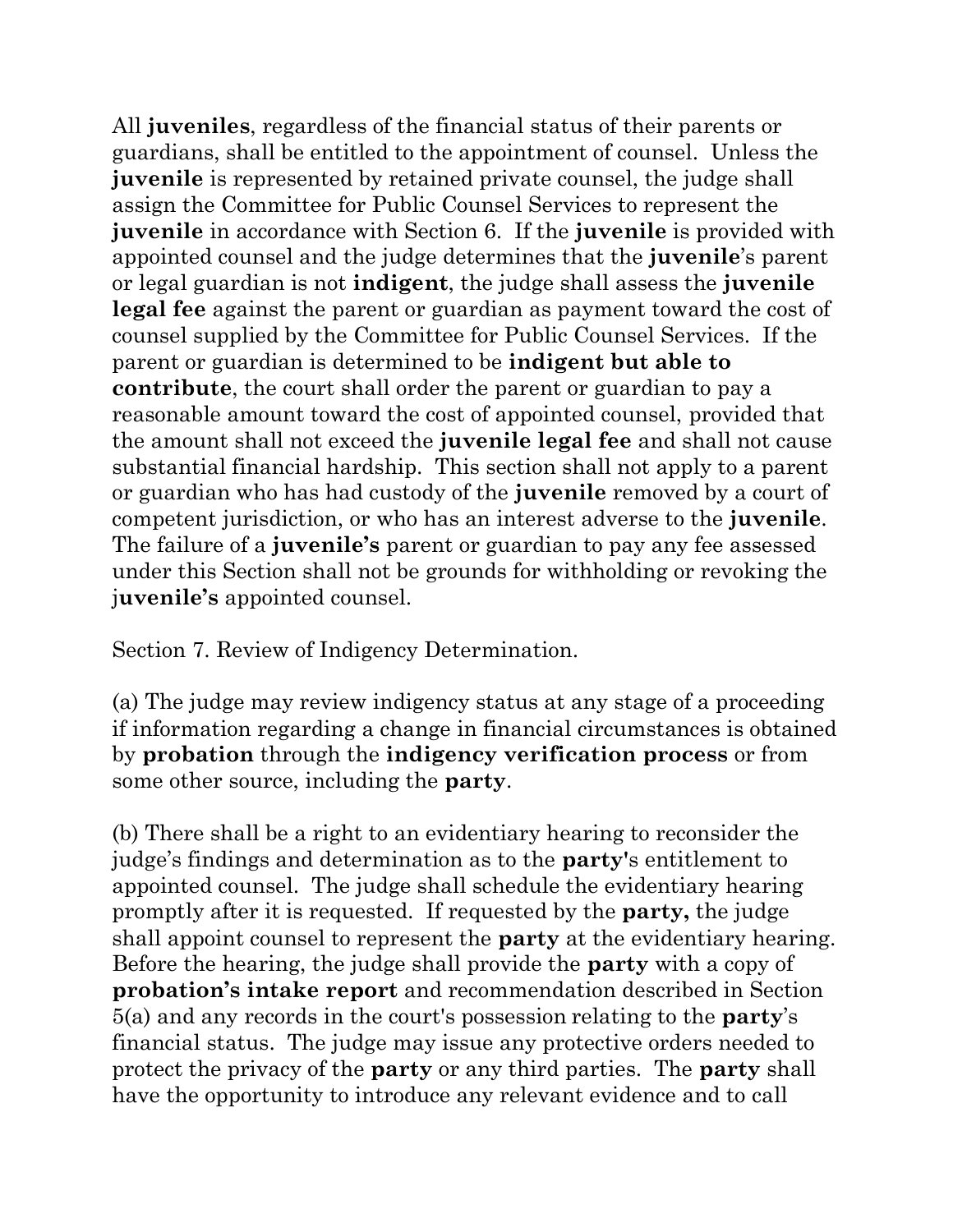witnesses to testify. The **party** shall bear the burden of proving indigency by a preponderance of the evidence. At the conclusion of the hearing, the judge shall make written findings regarding whether the **party** is entitled to appointed counsel. These findings shall be part of the case record and maintained in the official file of the case.

Section 8. Inadmissibility of Information Obtained from a **party**.

(a) No information provided by a **party** pursuant to this rule may be used in any proceeding against the **party** except in a prosecution for perjury or contempt committed in providing such information or at an evidentiary hearing conducted under Section 7(b).

(b) No **party** shall be asked or required to provide any information regarding his or her immigration or citizenship status as part of intake, indigency determination, or verification.

# Section 9. Counsel for **parties who are indigent** or **indigent but able to contribute**.

(a) Appearance of Counsel. Counsel assigned by the Committee for Public Counsel Services to represent a **party** pursuant to this rule shall file an appearance within forty-eight hours after receipt of notification of the assignment.

(b) Withdrawal of Appearance. If counsel assigned by the Committee for Public Counsel Services has filed an appearance and is unable or unwilling to represent a **party**, counsel shall move to withdraw the appearance. If the judge allows the motion for withdrawal, the clerk or register shall immediately notify the Committee for Public Counsel Services to make a new assignment of counsel.

Section 10. Contribution toward Cost of Counsel.

(a) If a judge determines that a **party** is **indigent**, the judge may not order, require, or solicit the **party** to make any payment toward the cost of counsel, except for an **indigent counsel fee**. The **indigent counsel fee** shall be waived where a judge, after the **indigency**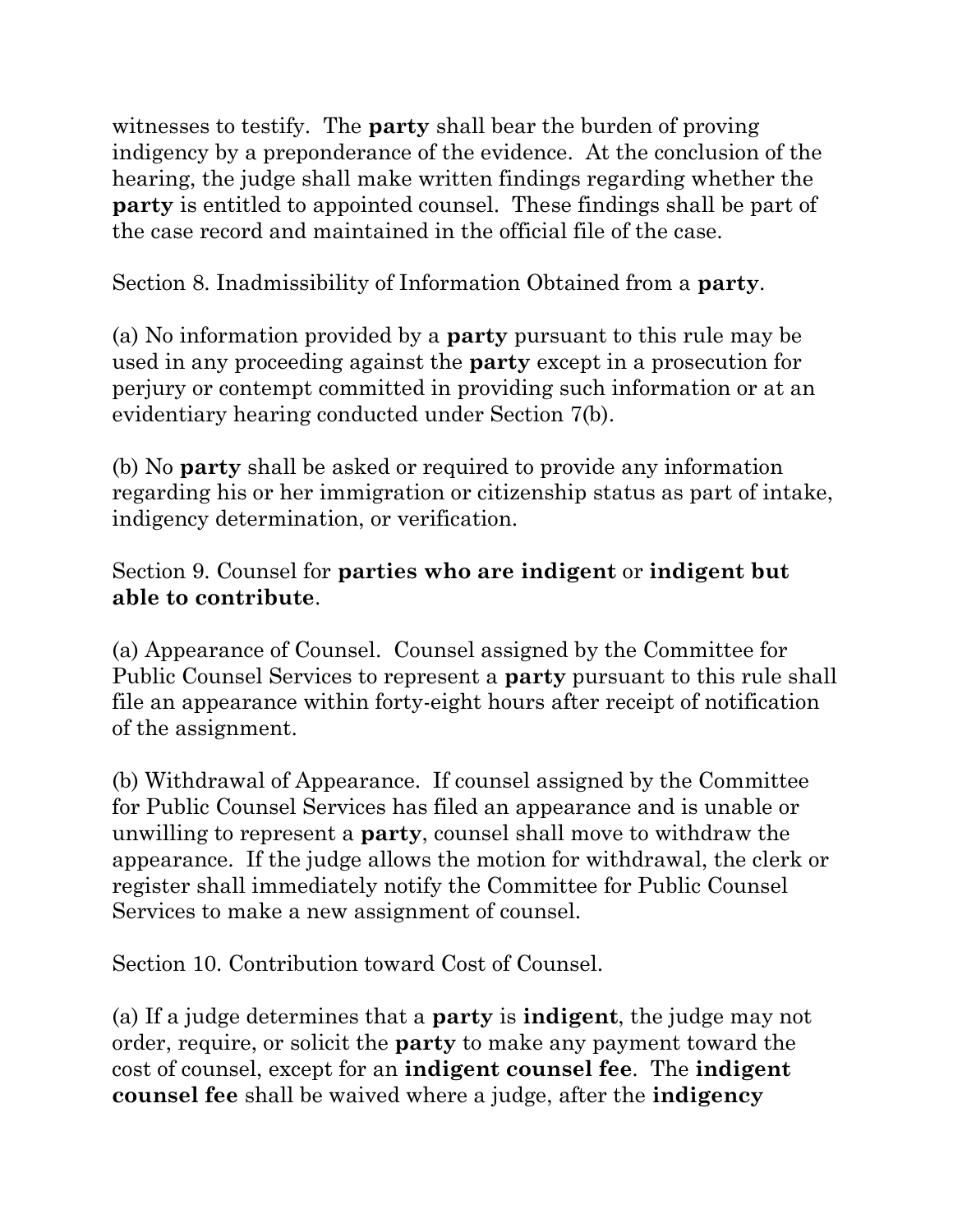**verification process**, determines that the **party** is unable without substantial financial hardship to pay the **indigent counsel fee** within 180 days. Where the **indigent counsel fee** is not waived, the judge may authorize the **party** to perform community service in lieu of payment of the **indigent counsel fee** in accordance with G. L. c. 211D,  $\leq 2A(g)$ . The clerk shall enter the judge's determination on the court docket.

(b) If a judge determines that a **party** is **indigent but able to contribute**, the judge shall order the **party** to pay the **indigent counsel fee** plus a **contribution fee** based on the financial circumstances of the **party,** provided that the amount of the **contribution fee** shall not cause substantial financial hardship. The **party** shall be given an opportunity to be heard and to present information, including witness affidavits or testimony, regarding whether the **contribution fee** would cause substantial financial hardship.

(c) If a **party** over the age of eighteen is determined to be **indigent but able to contribute** under Section 1(h)(iii) because the **party** is claimed as a dependent for tax purposes by a parent or guardian who is not **indigent**, the **contribution fee** shall be based on the financial circumstances of the parent or guardian. The parent or guardian shall be solely responsible for paying any **contribution fee** assessed under this subsection.

Section 11. Collection of Fees and Contributions.

(a) All payments toward the cost of counsel, including the **indigent counsel fee**, the **contribution fee**, and the **juvenile legal fee**, shall be made to the office of the clerk of court and shall be deposited with the State Treasurer in accordance with law.

(b) The clerk shall inform the judge at each court event for a case whether the **party** has failed to pay an **indigent counsel fee** or **contribution fee**. If the **party** has failed to pay an **indigent counsel fee** or **contribution fee** within sixty days of appointment of counsel, the clerk, unless otherwise ordered by the judge, shall report the unpaid